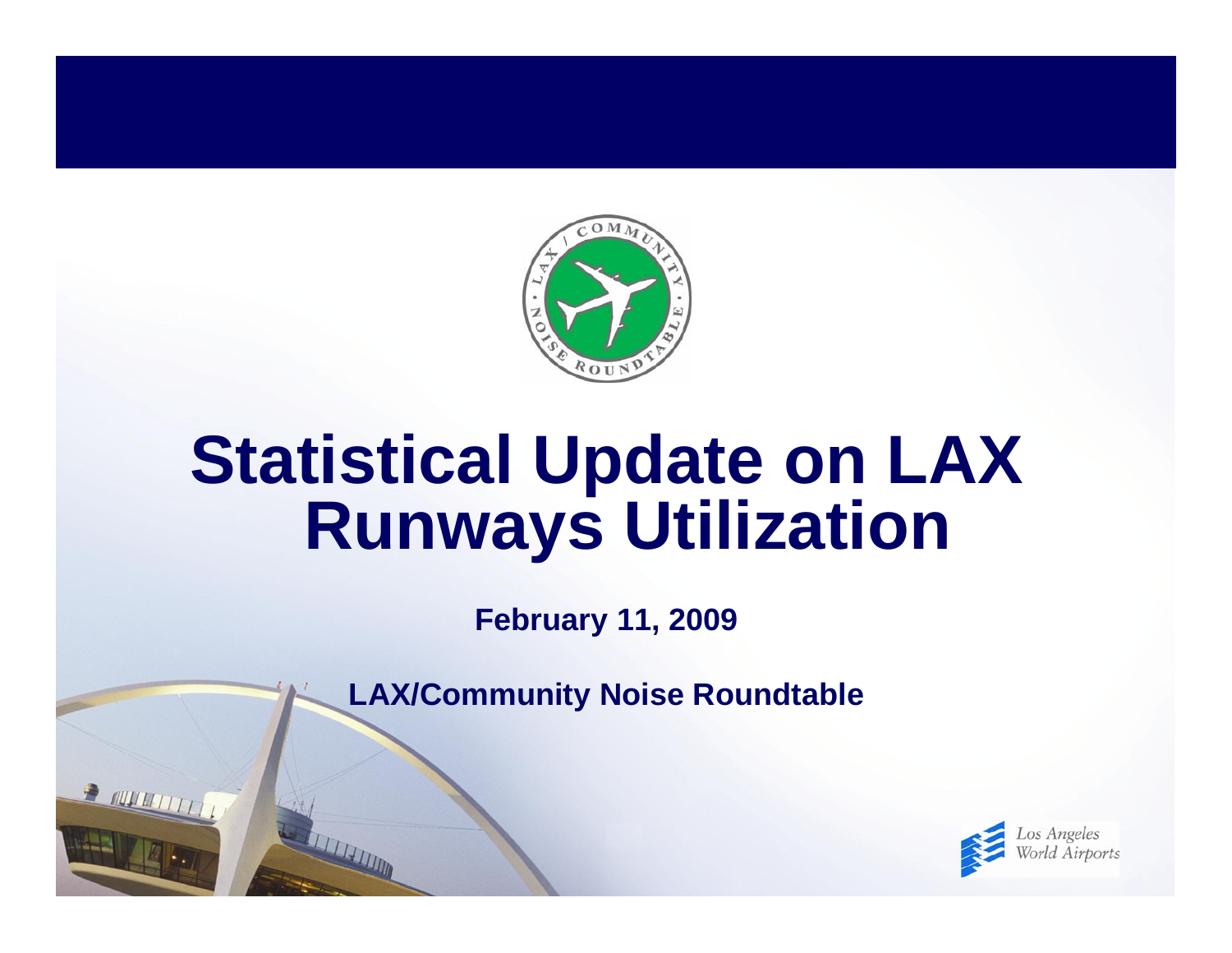### **Departures – Runways 25L and 25R**

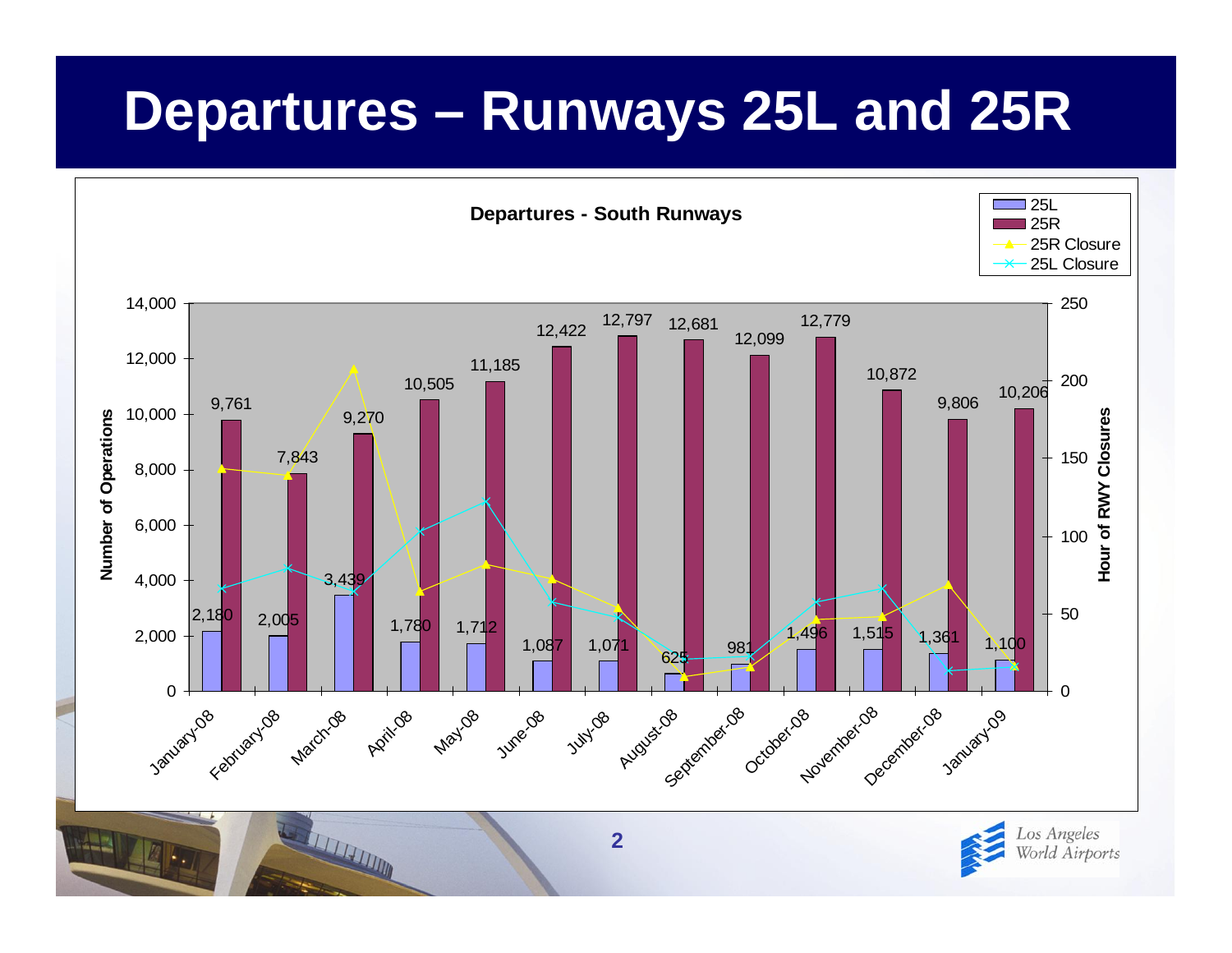# **Arrivals – Runways 25L and 25R**



World Airports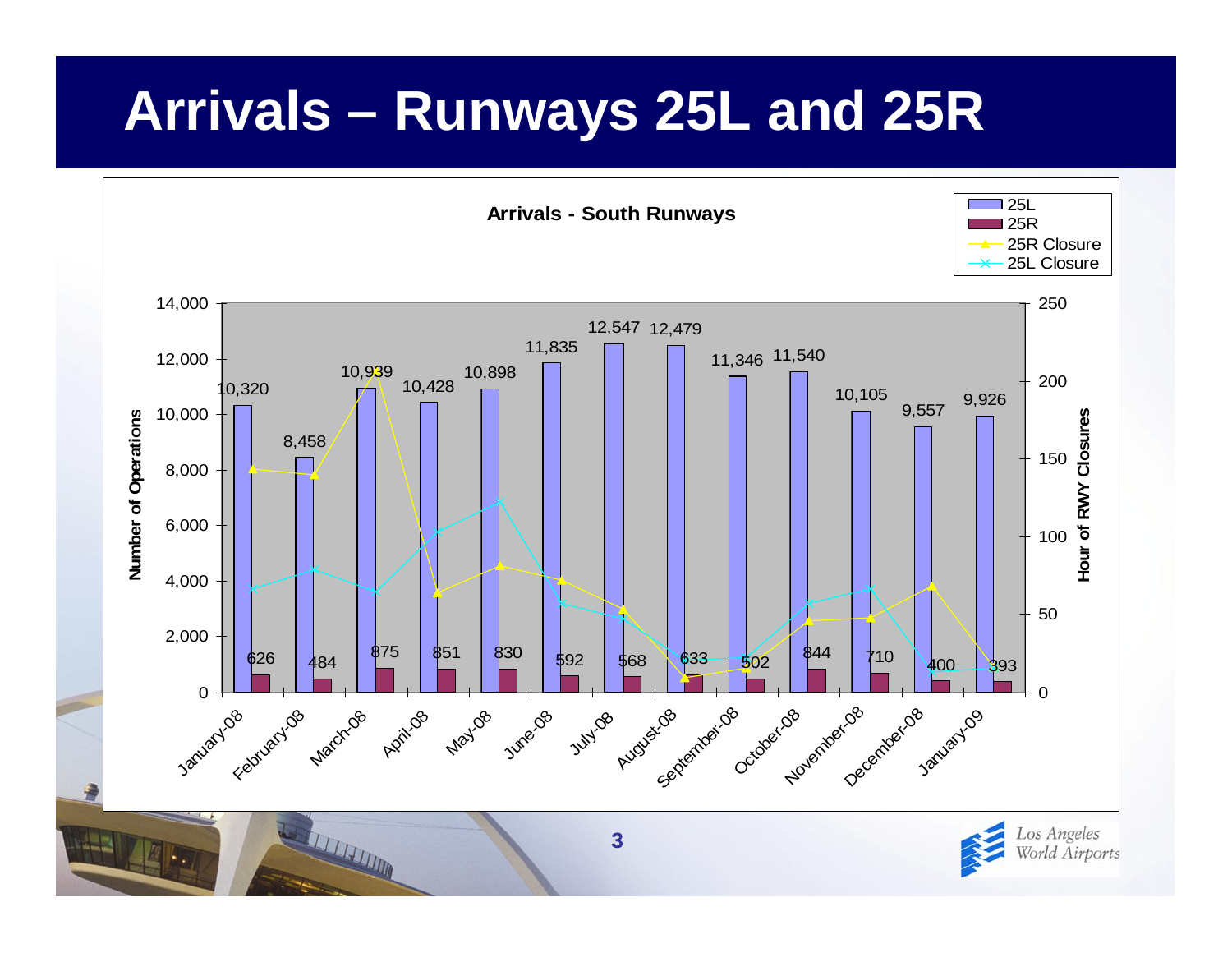### **Departures – Runways 24L and 24R**



**4**

Torld Airports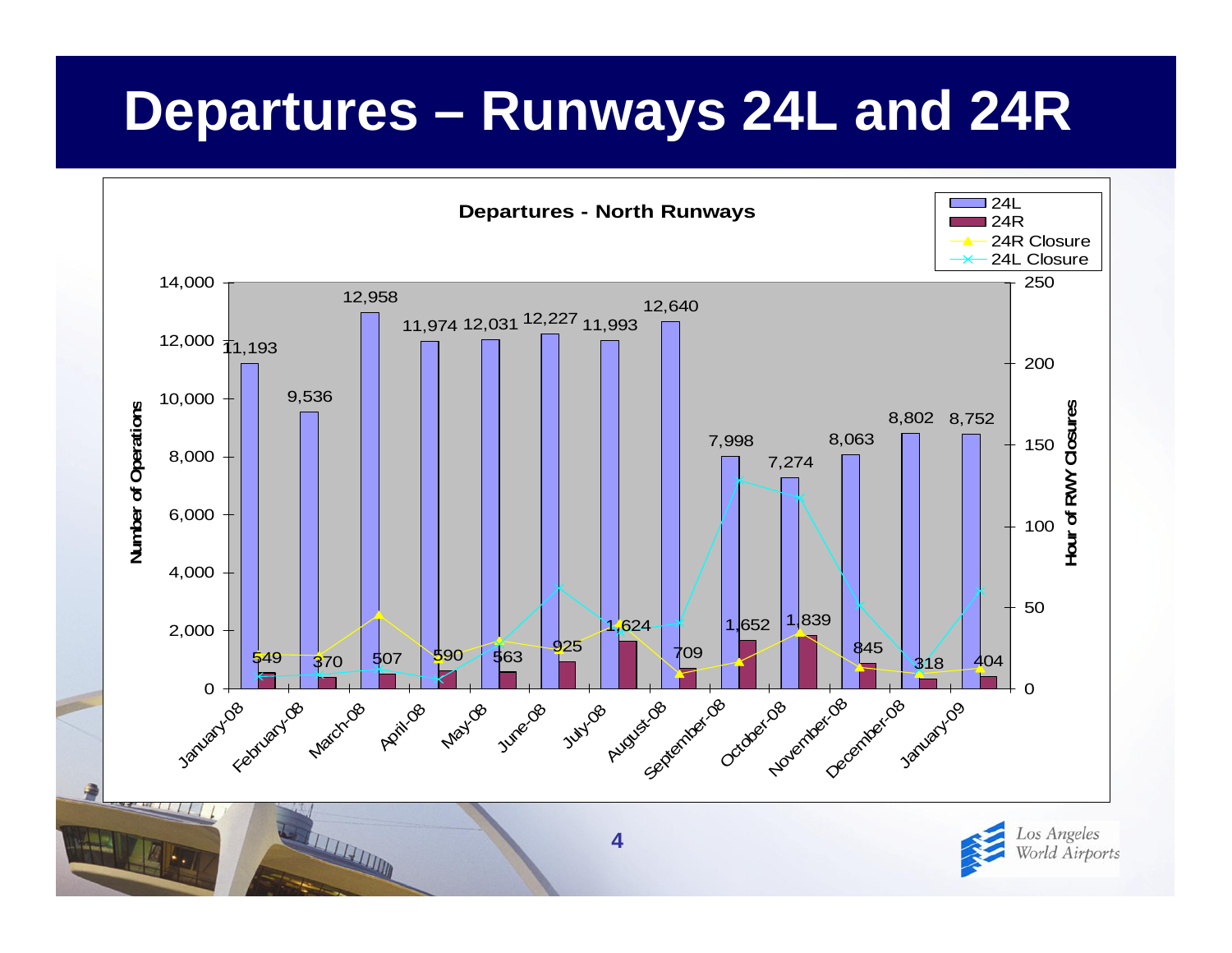# **Arrivals – Runways 24L and 24R**





THE REAL PROPERTY AND INCOME.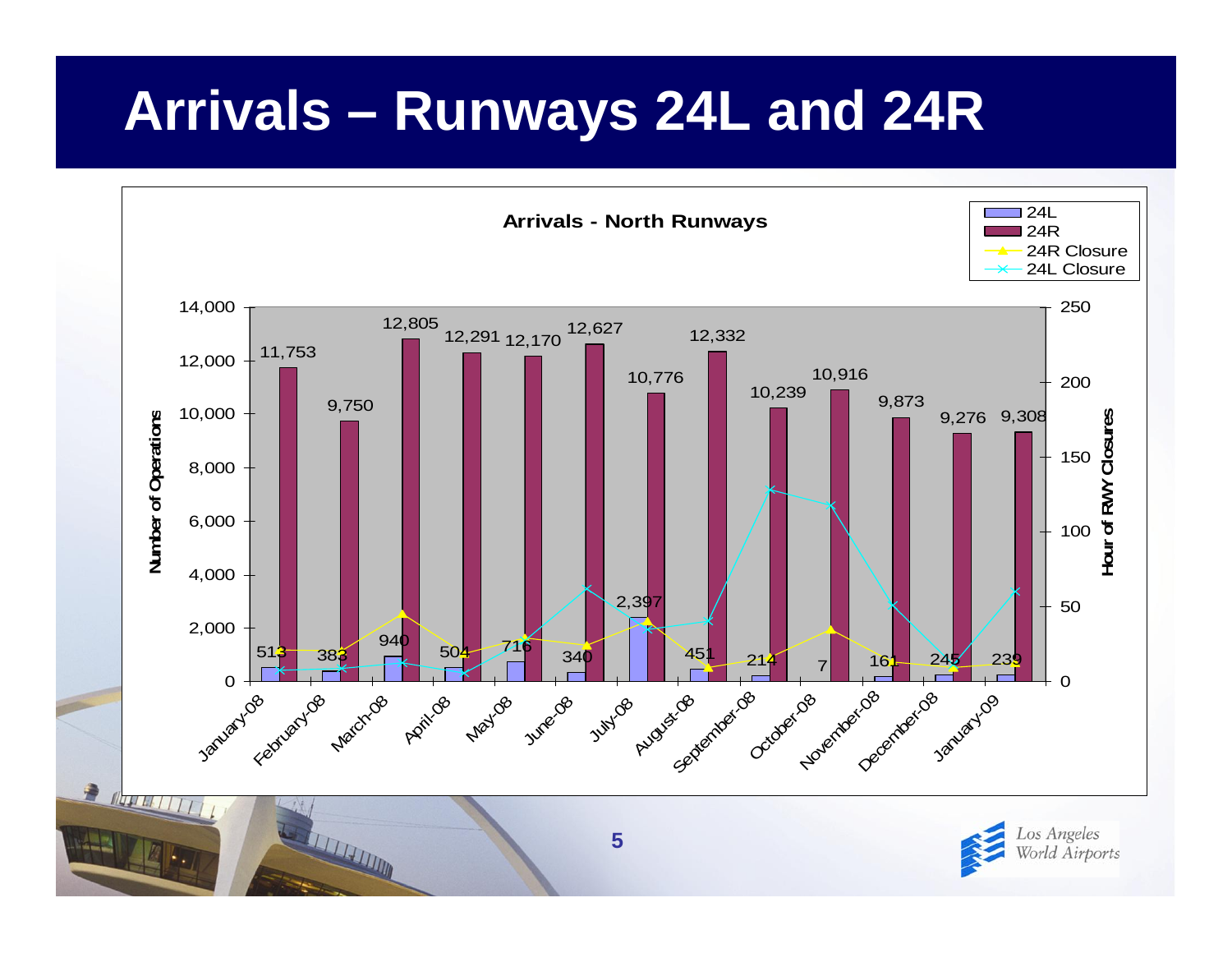### **January 2009 – Westerly Operations**





REAL PROPERTY AND

WELLIAM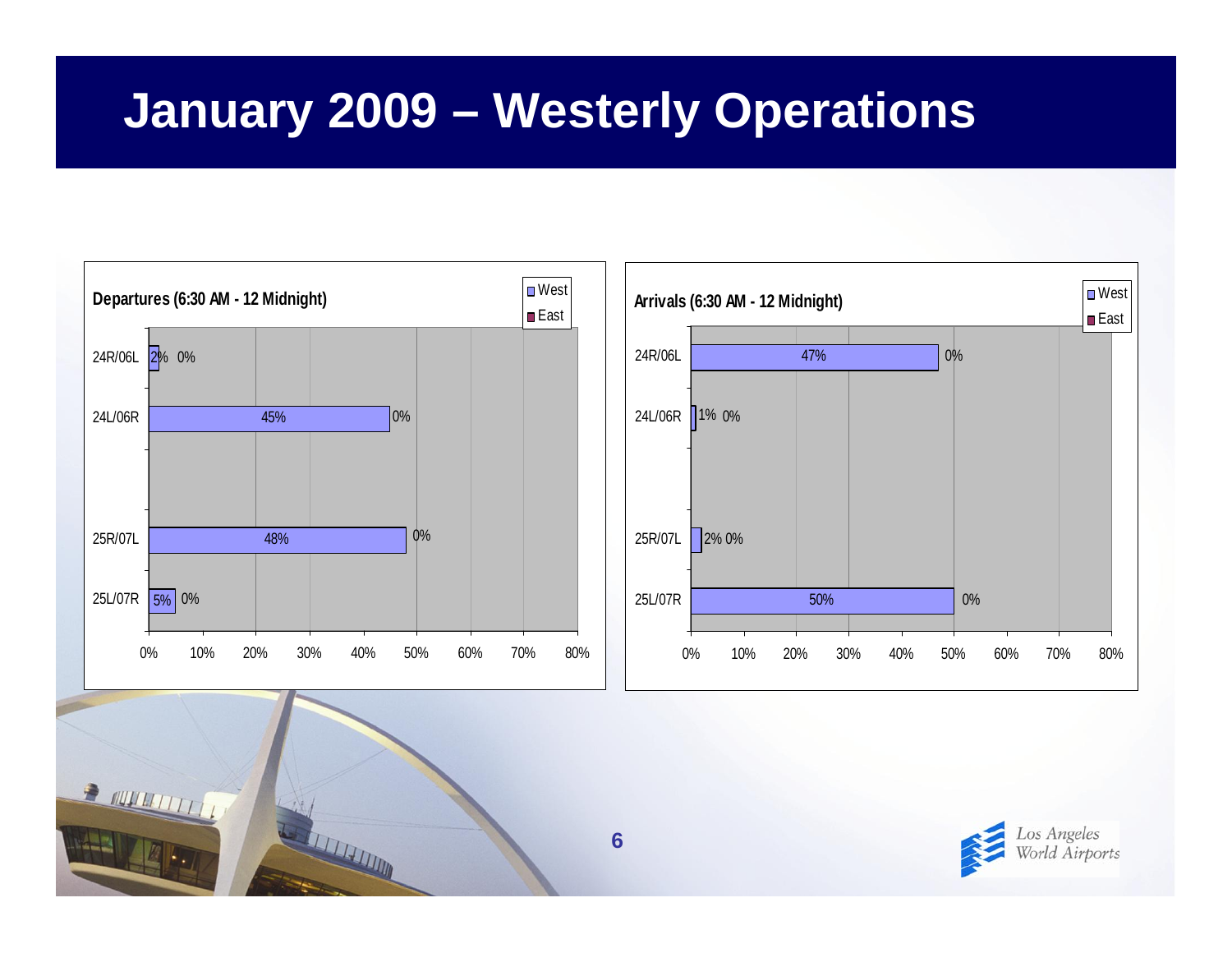### **January 2009 – Over Ocean Operations**





REAL PROPERTY AND

WELLIAM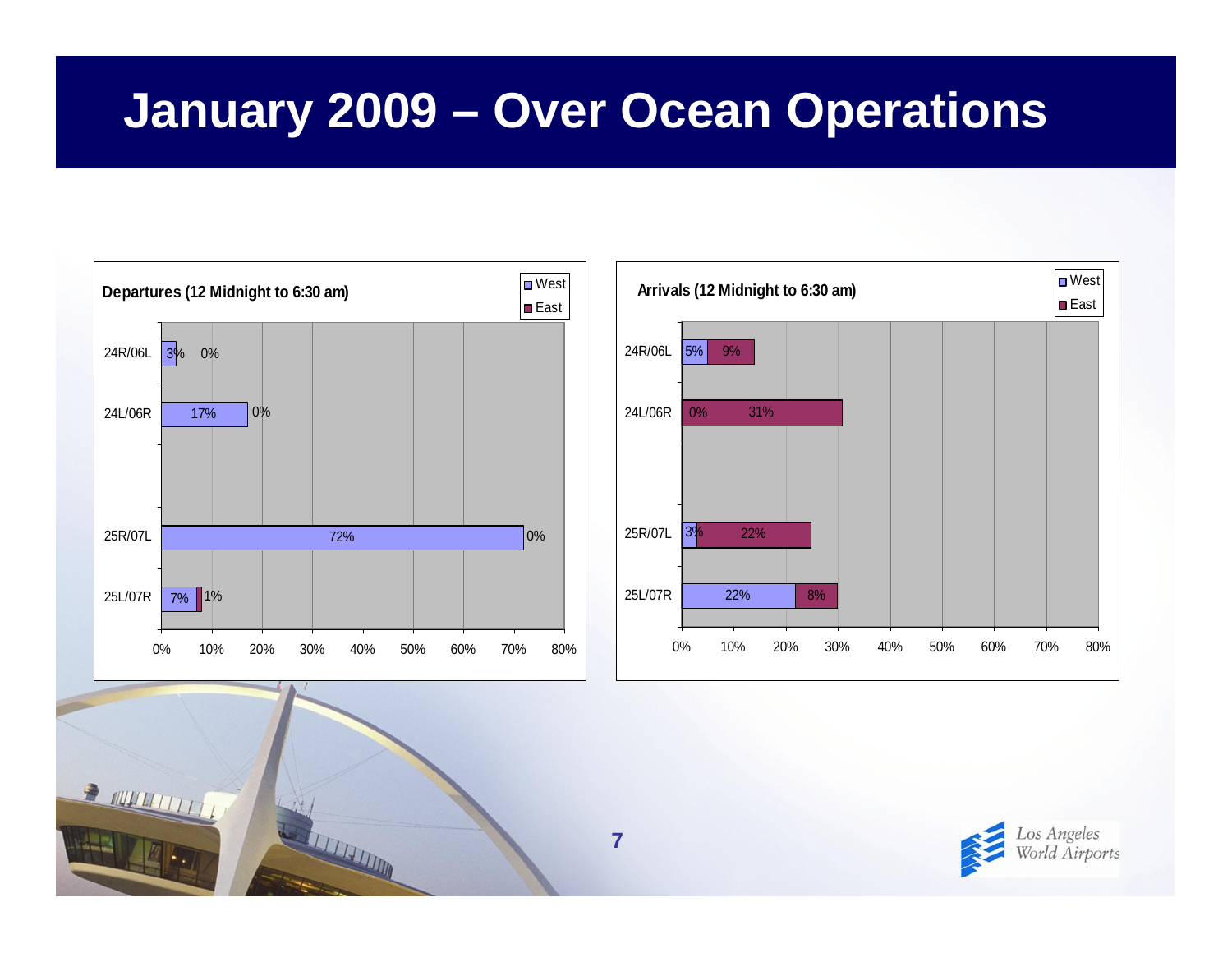#### **PAX vs. Cargo Ops on 25L – January 2009**

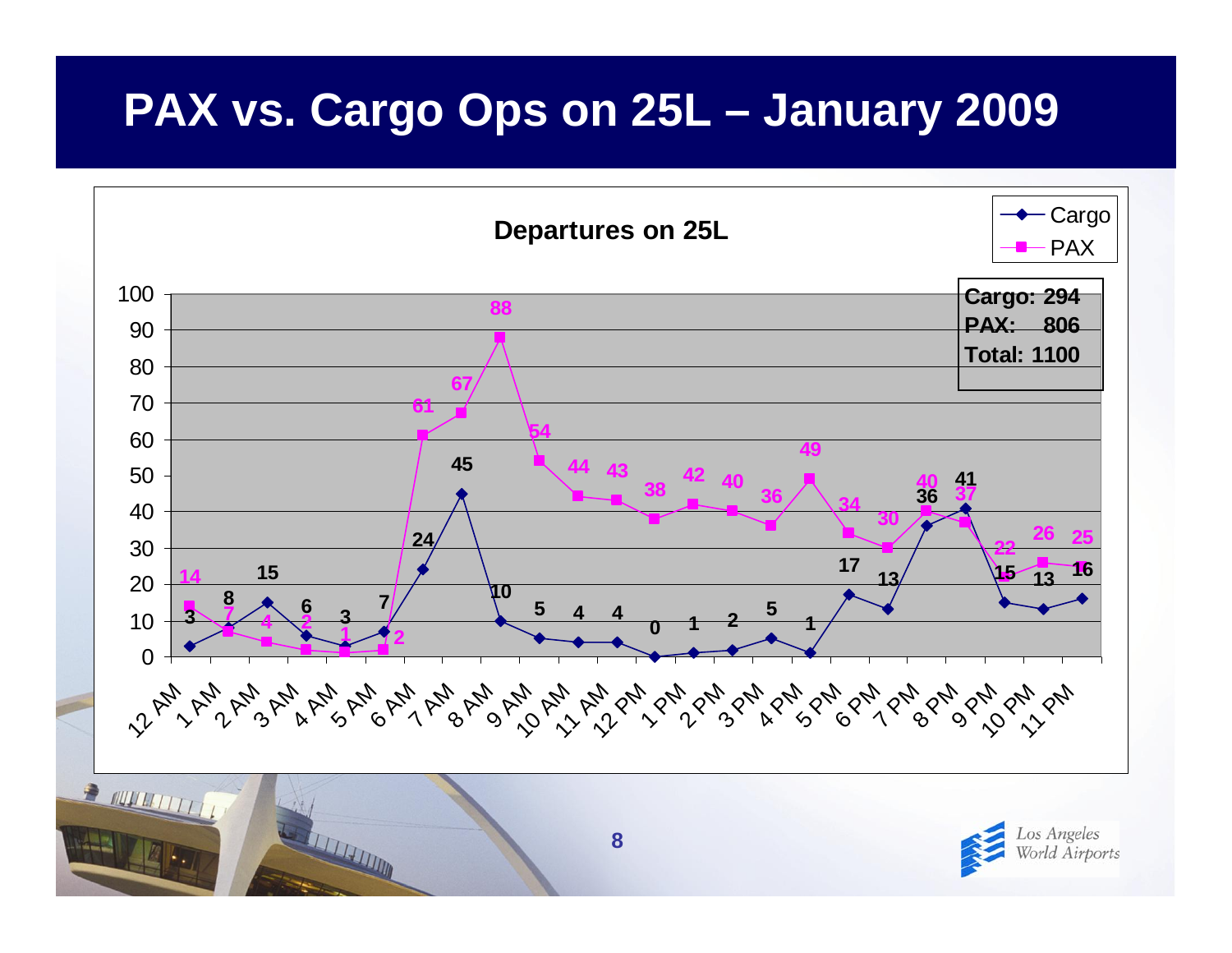#### **PAX vs. Cargo Ops on 25R – January 2009**